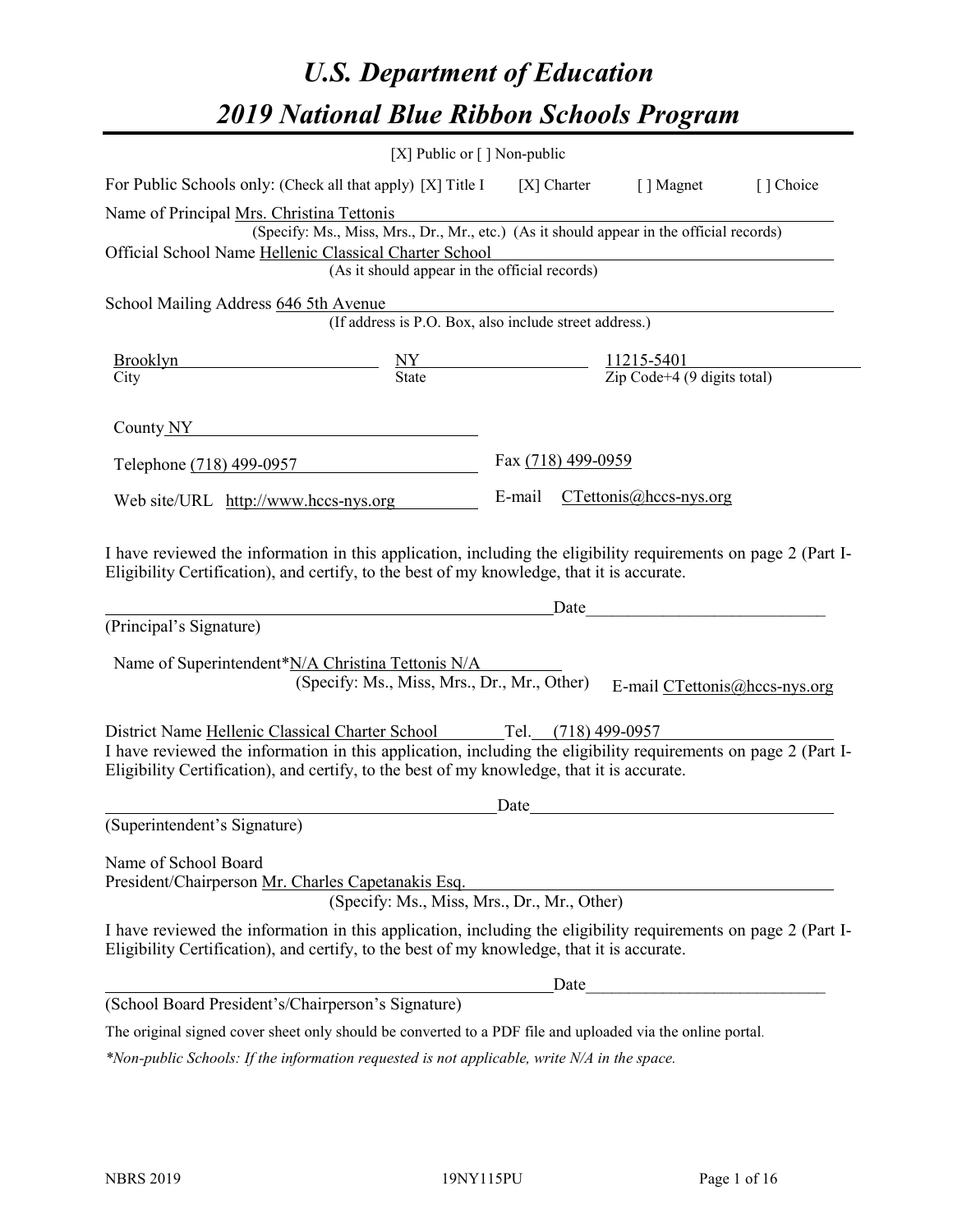The signatures on the first page of this application (cover page) certify that each of the statements below, concerning the school's eligibility and compliance with U.S. Department of Education and National Blue Ribbon Schools requirements, are true and correct.

1. All nominated public schools must meet the state's performance targets in reading (or English language arts) and mathematics and other academic indicators (i.e., attendance rate and graduation rate), for the all students group, including having participation rates of at least 95 percent using the most recent accountability results available for nomination.

2. To meet final eligibility, all nominated public schools must be certified by states prior to September 2019 in order to meet all eligibility requirements. Any status appeals must be resolved at least two weeks before the awards ceremony for the school to receive the award.

3. The school configuration includes one or more of grades K-12. Schools on the same campus with one principal, even a K-12 school, must apply as an entire school.

4. The school has been in existence for five full years, that is, from at least September 2013 and each tested grade must have been part of the school for the past three years.

5. The nominated school has not received the National Blue Ribbon Schools award in the past five years: 2014, 2015, 2016, 2017, or 2018.

6. The nominated school has no history of testing irregularities, nor have charges of irregularities been brought against the school at the time of nomination. If irregularities are later discovered and proven by the state, the U.S. Department of Education reserves the right to disqualify a school's application and/or rescind a school's award.

7. The nominated school has not been identified by the state as "persistently dangerous" within the last two years.

8. The nominated school or district is not refusing Office of Civil Rights (OCR) access to information necessary to investigate a civil rights complaint or to conduct a district-wide compliance review.

9. The OCR has not issued a violation letter of findings to the school district concluding that the nominated school or the district as a whole has violated one or more of the civil rights statutes. A violation letter of findings will not be considered outstanding if OCR has accepted a corrective action plan from the district to remedy the violation.

10. The U.S. Department of Justice does not have a pending suit alleging that the nominated school or the school district, as a whole, has violated one or more of the civil rights statutes or the Constitution's equal protection clause.

11. There are no findings of violations of the Individuals with Disabilities Education Act in a U.S. Department of Education monitoring report that apply to the school or school district in question; or if there are such findings, the state or district has corrected, or agreed to correct, the findings.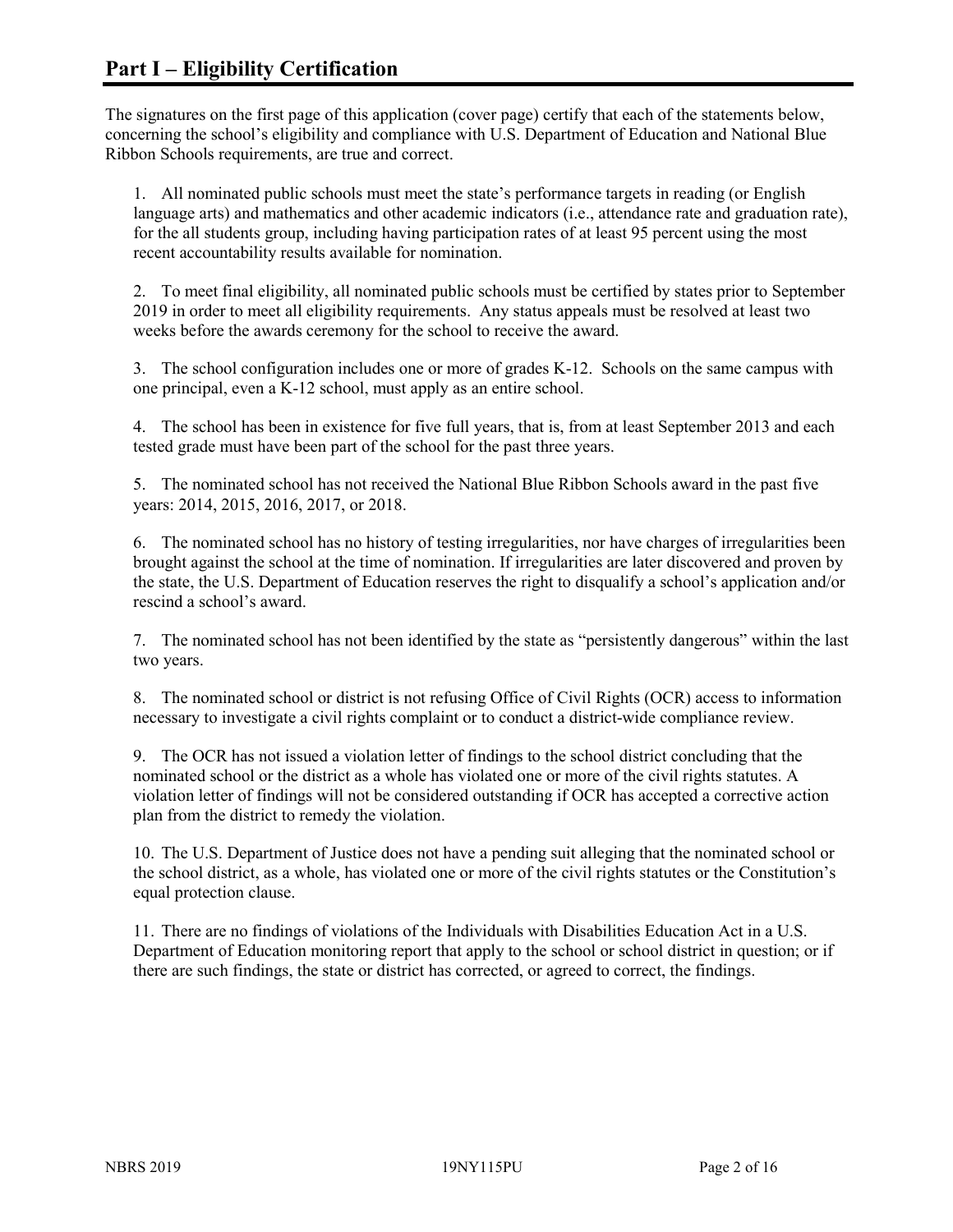#### **Data should be provided for the most recent school year (2018-2019) unless otherwise stated.**

#### **DISTRICT**

1. Number of schools in the district  $1$  Elementary schools (includes K-8) (per district designation): 0 Middle/Junior high schools  $\underline{0}$  High schools 0 K-12 schools

1 TOTAL

**SCHOOL** (To be completed by all schools)

2. Category that best describes the area where the school is located:

[X] Urban or large central city [ ] Suburban [] Rural or small city/town

3. Number of students as of October 1, 2018 enrolled at each grade level or its equivalent in applying school:

| Grade                           | # of         | # of Females | <b>Grade Total</b> |
|---------------------------------|--------------|--------------|--------------------|
|                                 | <b>Males</b> |              |                    |
| <b>PreK</b>                     | 9            | 9            | 18                 |
| $\mathbf K$                     | 27           | 26           | 53                 |
| 1                               | 30           | 22           | 52                 |
| 2                               | 26           | 26           | 52                 |
| 3                               | 26           | 31           | 57                 |
| $\overline{\mathbf{4}}$         | 32           | 24           | 56                 |
| 5                               | 35           | 22           | 57                 |
| 6                               | 16           | 34           | 50                 |
| 7                               | 26           | 26           | 52                 |
| 8                               | 28           | 20           | 48                 |
| 9                               | 0            | 0            | 0                  |
| 10                              | 0            | $\theta$     | 0                  |
| 11                              | 0            | $\theta$     | 0                  |
| 12 or higher                    | 0            | $\theta$     | 0                  |
| <b>Total</b><br><b>Students</b> | 255          | 240          | 495                |

\*Schools that house PreK programs should count preschool students **only** if the school administration is responsible for the program.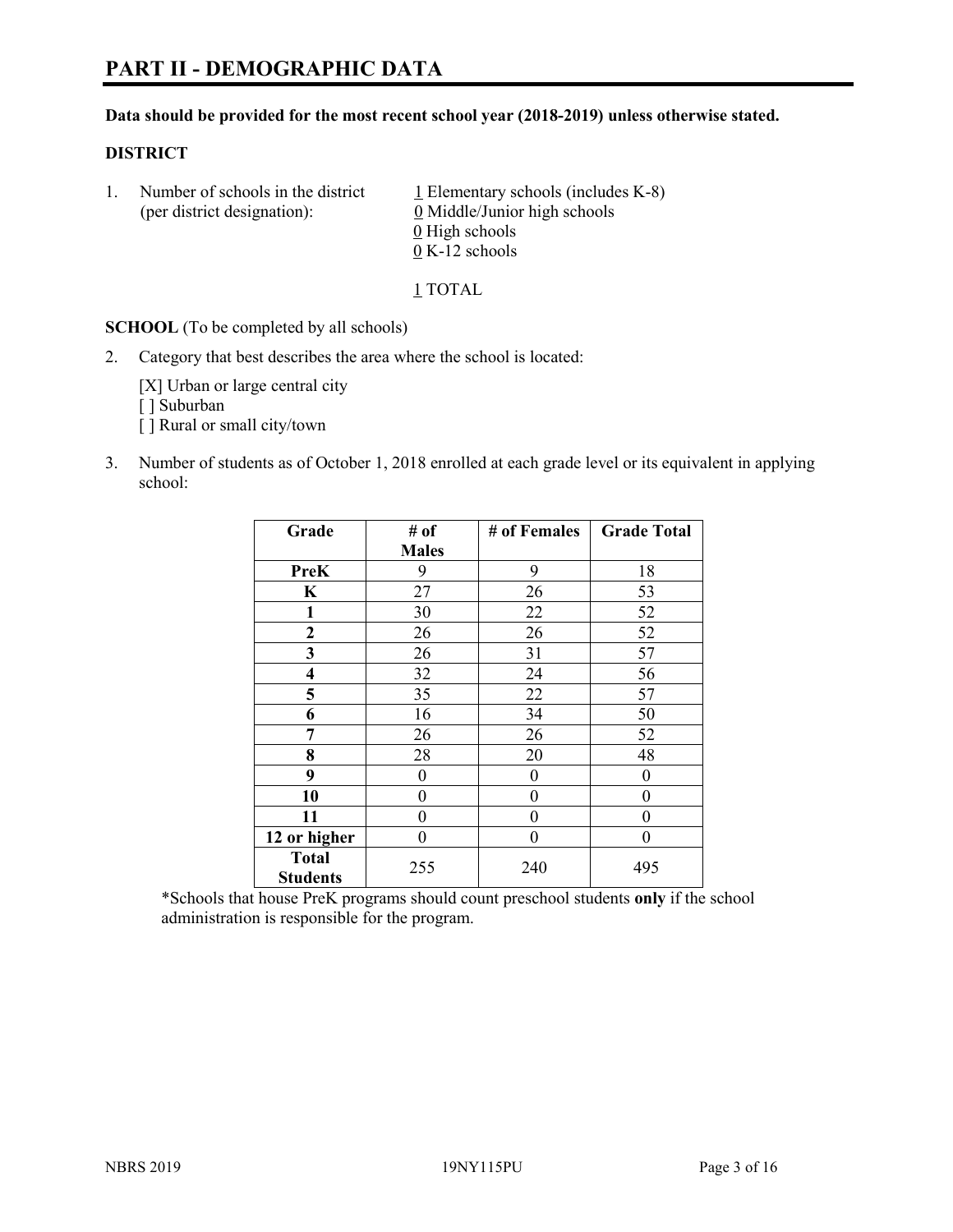4. Racial/ethnic composition of  $\qquad 2\%$  American Indian or Alaska Native the school (if unknown, estimate): 3 % Asian 14 % Black or African American 46 % Hispanic or Latino  $\frac{1}{1}$ % Native Hawaiian or Other Pacific Islander 31 % White 3 % Two or more races **100 % Total**

(Only these seven standard categories should be used to report the racial/ethnic composition of your school. The Final Guidance on Maintaining, Collecting, and Reporting Racial and Ethnic Data to the U.S. Department of Education published in the October 19, 2007 *Federal Register* provides definitions for each of the seven categories.)

5. Student turnover, or mobility rate, during the 2017 – 2018 school year: 2%

If the mobility rate is above 15%, please explain.

This rate should be calculated using the grid below. The answer to (6) is the mobility rate.

| <b>Steps For Determining Mobility Rate</b>    | Answer |
|-----------------------------------------------|--------|
| (1) Number of students who transferred to     |        |
| the school after October 1, 2017 until the    | 6      |
| end of the 2017-2018 school year              |        |
| (2) Number of students who transferred        |        |
| from the school after October 1, 2017 until   | 4      |
| the end of the 2017-2018 school year          |        |
| (3) Total of all transferred students [sum of | 10     |
| rows $(1)$ and $(2)$ ]                        |        |
| (4) Total number of students in the school as | 497    |
| of October 1, 2017                            |        |
| $(5)$ Total transferred students in row $(3)$ |        |
| divided by total students in row (4)          | 0.02   |
| $(6)$ Amount in row $(5)$ multiplied by 100   | 2      |

6. English Language Learners (ELL) in the school:  $4\%$ 

18 Total number ELL

Specify each non-English language represented in the school (separate languages by commas): Spanish, Chinese, Greek

7. Students eligible for free/reduced-priced meals: 57 % Total number students who qualify: 280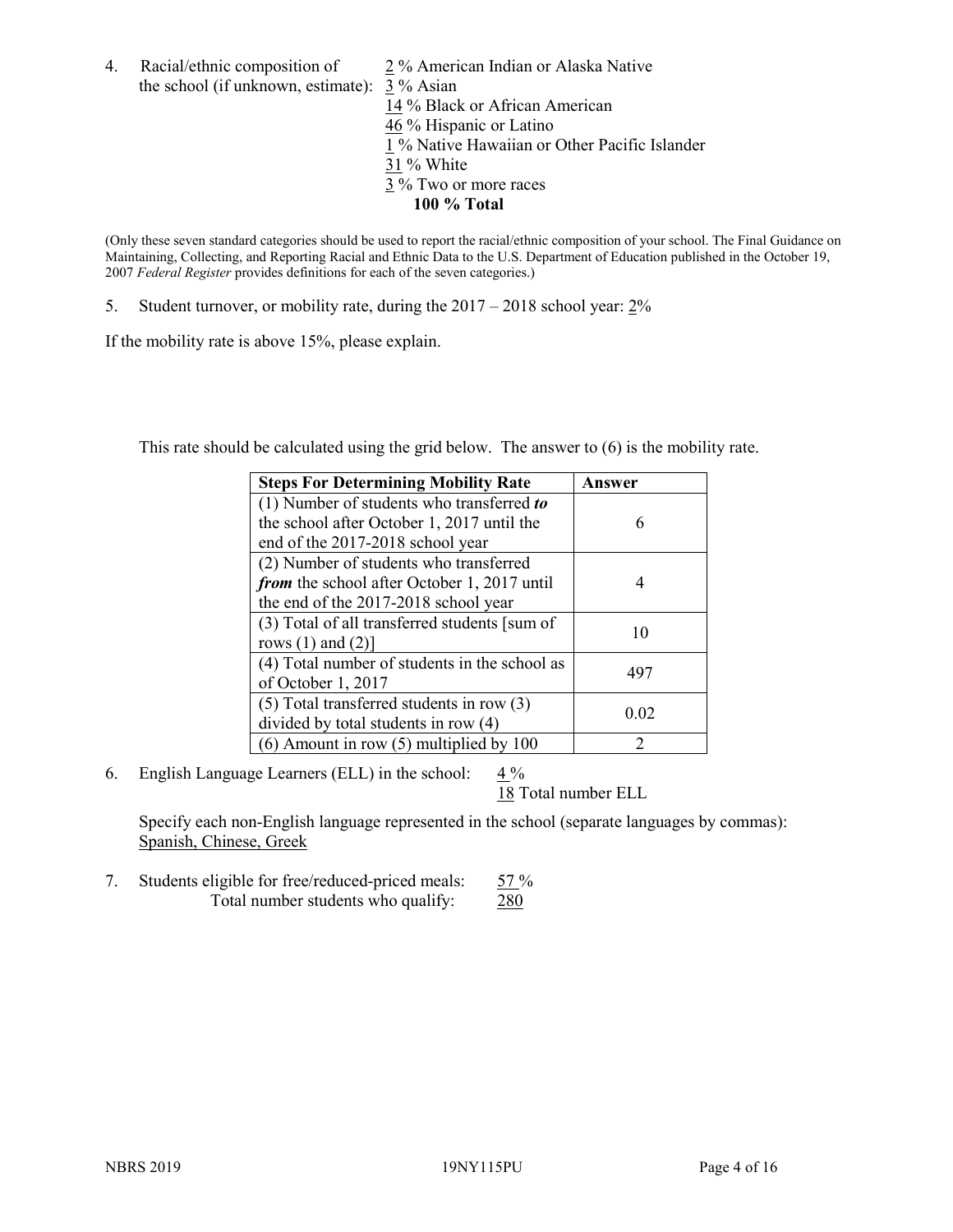42 Total number of students served

Indicate below the number of students with disabilities according to conditions designated in the Individuals with Disabilities Education Act. Do not add additional conditions. It is possible that students may be classified in more than one condition.

| 2 Autism                  | 0 Multiple Disabilities                 |
|---------------------------|-----------------------------------------|
| 0 Deafness                | 0 Orthopedic Impairment                 |
| 0 Deaf-Blindness          | 4 Other Health Impaired                 |
| 0 Developmental Delay     | 13 Specific Learning Disability         |
| 0 Emotional Disturbance   | 23 Speech or Language Impairment        |
| 0 Hearing Impairment      | 0 Traumatic Brain Injury                |
| 0 Intellectual Disability | 0 Visual Impairment Including Blindness |

- 9. Number of years the principal has been in her/his position at this school: 13
- 10. Use Full-Time Equivalents (FTEs), rounded to nearest whole numeral, to indicate the number of school staff in each of the categories below:

|                                                                                                                                                                                                                              | <b>Number of Staff</b> |
|------------------------------------------------------------------------------------------------------------------------------------------------------------------------------------------------------------------------------|------------------------|
| Administrators                                                                                                                                                                                                               | 3                      |
| Classroom teachers including those<br>teaching high school specialty<br>subjects, e.g., third grade teacher,<br>history teacher, algebra teacher.                                                                            | 25                     |
| Resource teachers/specialists/coaches<br>e.g., reading specialist, science coach,<br>special education teacher, technology<br>specialist, art teacher, etc.                                                                  | 22                     |
| Paraprofessionals under the<br>supervision of a professional<br>supporting single, group, or classroom<br>students.                                                                                                          | 6                      |
| Student support personnel<br>e.g., school counselors, behavior<br>interventionists, mental/physical<br>health service providers,<br>psychologists, family engagement<br>liaisons, career/college attainment<br>coaches, etc. | 5                      |

11. Average student-classroom teacher ratio, that is, the number of students in the school divided by the FTE of classroom teachers, e.g., 22:1 191:1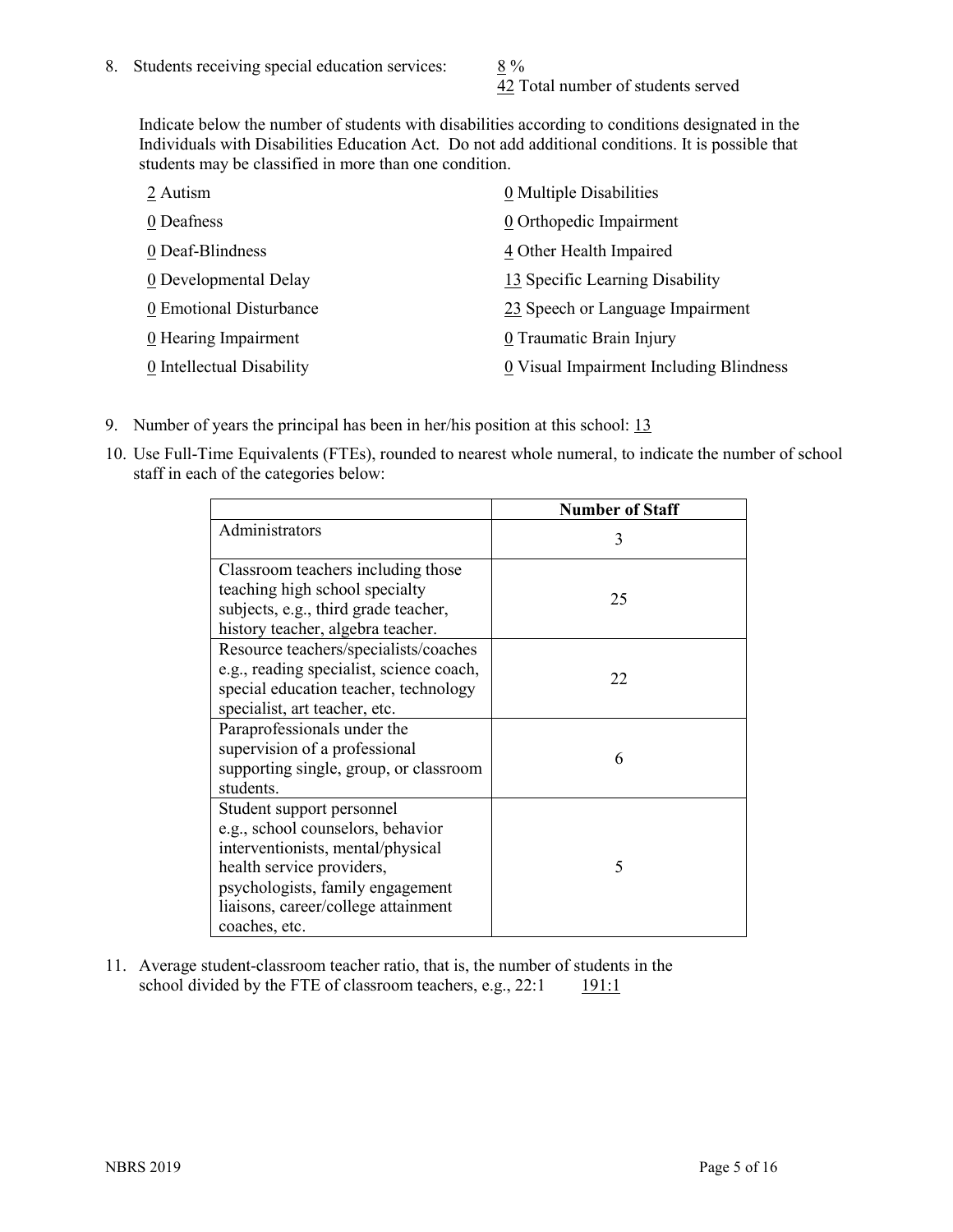12. Show daily student attendance rates. Only high schools need to supply yearly graduation rates.

| <b>Required Information</b> | 2017-2018 | 2016-2017 | 2015-2016 | 2014-2015 | 2013-2014 |
|-----------------------------|-----------|-----------|-----------|-----------|-----------|
| Daily student attendance    | 96%       | 97%       | 97%       | 96%       | 96%       |
| High school graduation rate | $0\%$     | $0\%$     | $0\%$     | $9\%$     | $0\%$     |

#### 13. **For high schools only, that is, schools ending in grade 12 or higher.**

Show percentages to indicate the post-secondary status of students who graduated in Spring 2018.

| <b>Post-Secondary Status</b>                  |       |
|-----------------------------------------------|-------|
| Graduating class size                         |       |
| Enrolled in a 4-year college or university    | $0\%$ |
| Enrolled in a community college               | 0%    |
| Enrolled in career/technical training program | 0%    |
| Found employment                              | 0%    |
| Joined the military or other public service   | 0%    |
| Other                                         | $0\%$ |

14. Indicate whether your school has previously received a National Blue Ribbon Schools award. Yes No X

If yes, select the year in which your school received the award.

15. In a couple of sentences, provide the school's mission or vision statement.

To provide a diverse student body with a rigorous education in a dynamic environment. Using a standardsbased curriculum, enriched with the Greek and Latin languages, and the classics woven throughout, students engage in dialogue using the Socratic method to become critical thinkers. Students become college and career ready and well-prepared to succeed and contribute to the global community as responsible citizens.

16. **For public schools only**, if the school is a magnet, charter, or choice school, explain how students are chosen to attend.

Hellenic Classical Charter School (HCCS) implements a lottery system to select applications that identify students for enrollment and generates the school's waiting list. While students are chosen randomly during the lottery process, HCCS does provide enrollment preferences to siblings of current students, English Language Learners, students living in District 15 in New York City(NYC), children of employees and all other students residing in NYC. Students enrolled in HCCS Pre-K automatically matriculate into Kindergarten.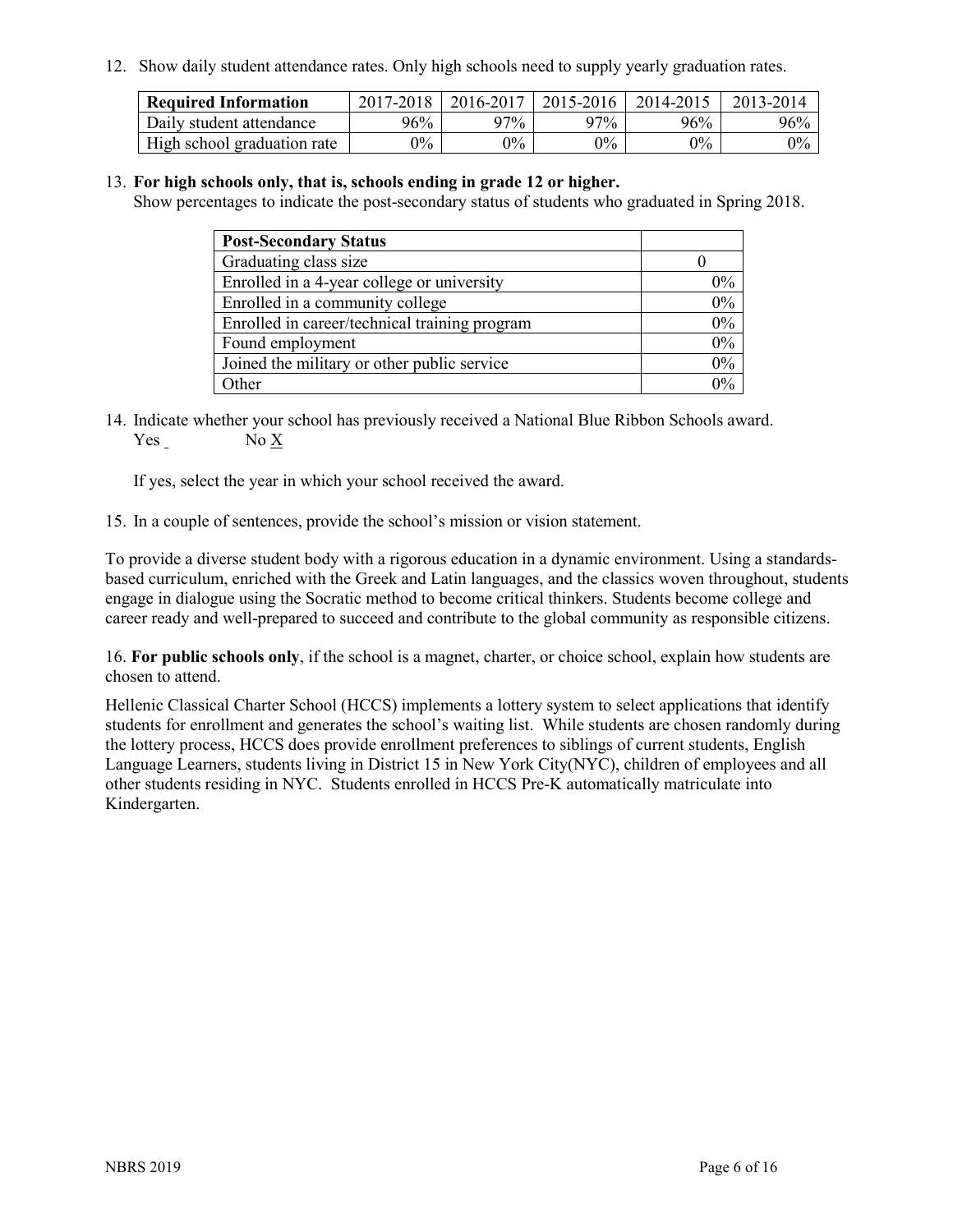# **PART III – SUMMARY**

Hellenic Classical Charter School (HCCS) provides a diverse student body with a rigorous education in a dynamic environment. We implement a classical educational model that uses standards-based curriculum enriched with classical studies in Greek and Latin languages. Our students strive to be critical thinkers who develop the knowledge and skills necessary for success in college and life.

Located in Kings County, New York, our diverse student body is our greatest strength. We are proud of the diverse cultural backgrounds that are represented by our student body, including 14% of our students who identify as African American, 46% of our students who identify as Latino, and 31% of students who identify as White. The foundation of our success can be found in our unyielding belief that all students benefit from a classical education model, specifically enriched by Greek and Latin studies.

We implement a rigorous classical education that is rich in challenging content. Our classical education model includes a standards-based curriculum, didactic instruction, intellectual coaching, Socratic seminars and intensive academic support. In every classroom, students engage in the Paideia Model to advance balanced learning of content knowledge and higher order thinking. This model is a rigorous form of the Socratic method that promotes collaborative dialogue and questioning. Our commitment to this model supports the development of our students' critical and creative thinking, collaboration and listening, speaking, reading, and writing skills. This classical learning process prepares our students to earn a living, develop skills to become responsible citizens, and enhances their social and emotional competencies.

Our classical education model is enriched by a steady commitment to learning to read, write, speak, and understand the Greek language, beginning in Kindergarten. Our students also spend considerable time learning about Greek culture and history. Supported by research results, we implement Greek studies in order to improve our students executive functioning skills, improve their reading and linguistic skills, enhance their ability to hypothesize, and increase their capacity to be productive in the global marketplace. We also know that engaging with classical languages improves our students' English vocabulary acquisition, as the roots of twenty percent of all English words can be traced to a Greek origin.

Beginning in sixth grade, we then expand upon our students' classical education model by exposing them to Latin. The addition of this classical language to our students' studies are significant because half of all English vocabulary words find their roots in the Latin language. Our students' experience validates the research that shows students who study classical languages have strong vocabulary and grammar skills while supporting student growth on standardized assessments.

As with all we do at HCCS, our staff and students do not just participate in classical studies but live the experience. In February of 2018, students and staff members from our National History Day team and Ancient Theater Group traveled to Athens, Greece in order to experience the classical culture that drives learning within our school first-hand. Our students' learning was effectively applied to transform their local rendition of The Burning of Smyrna, which captured first place at the New York City History Day Fair. This is significant because we close the experience gap for our students. They are able to observe and enjoy the practice of professionals who set great examples for their development. We then foster our students' growth by providing an environment that supports student implementation of those skills in a meaningful and authentic fashion.

Our commitment to classical studies has fostered significant academic growth for all members of our school community. We have been designated a High Performing Rewards School by the New York State Education Department for four consecutive years. We outperformed the average of all Kings County schools in ELA and mathematics, by 21% and 28% respectively. Just as important, our students have no gaps in student performance on any accountability measure between students of different demographic sub-groups, including students with disabilities and students who qualify for free or reduced lunch. With a clear vision focused on a classical education model, all of our students are prepared for long-term success in schools and life.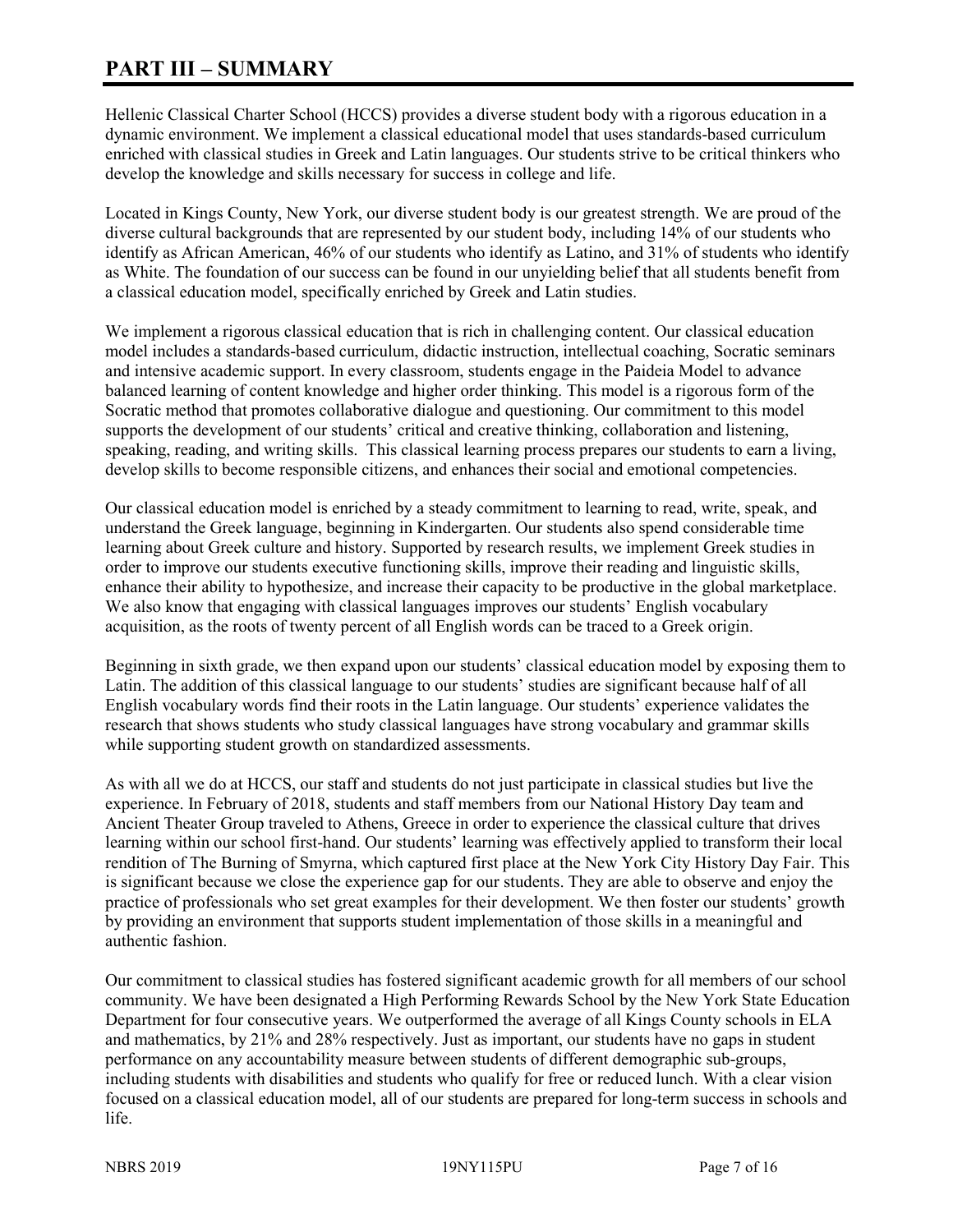# **1. Core Curriculum:**

#### **1a. Reading/English language arts:**

At HCCS, we implement a standards-based, balanced approach to literacy while using a reading and writing workshop model to structure our students' learning. True to a balanced literacy model, our students engage a variety of texts daily with varied supports from their teachers during read alouds, shared reading, guided reading and independent reading. The workshop model provides ample time for teachers to either explicitly teach reading comprehension and fluency skills or model the application of those skills by thinking aloud as they read aloud texts above students current reading levels. Students then apply those skills during guided reading and shared reading conferences with their teachers or group reading activities with their peers. Finally, students apply their learning to independent texts leveled to their current fluency and comprehension levels. This gradual release of responsibility allows our students to develop their literacy skills and move toward independence.

Students achieve deeper understanding of texts through their participation in our Paideia Model. They strengthen critical thinking skills as students engage in collaborative intellectual dialogue facilitated with open-ended questions about a text. Students are provided intellectual coaching and didactic instruction to support their development throughout the Paideia process. An expanded description of the process is found in Part VI of this application.

Our students engage in a number of word study supports as necessary to develop their literacy skills. We provide small group phonics and fluency instruction using Teachers College Phonics program, supplemented by Wilson's Fundations. This word study level work is also supported by our enriching focus on Greek and Latin languages. The combination of English, Greek, and Latin word study supports our students' fluency as they develop the skills necessary to read both informational and literary texts.

The development of reading skills by individual students is assessed through the implementation of classroom-based formative assessment and school-wide formative assessments and benchmarking. These assessments, which include Fountas & Pinnell Benchmark Assessments and NWEA assessments, allow us to identify individual strengths and areas of improvement. We use those assessments to provide in-depth data-informed decisions, including the allocation of resources towards interventions to close the achievement gap. Our RTI model includes three tiers of support, universal, targeted, and intensive. While interventions may vary from small group instruction several days a week to individualized instruction five days a week, we are driven to meet each student's needs as they demonstrate proficiency.

# **1b. Mathematics:**

Mathematics instruction at the HCCS balances the development of conceptual understanding and procedural fluency demanded by the New York State Next Generation Mathematics Standards. We implement the Go Math curriculum to engage students in deep, meaningful learning. The Go Math curriculum provides the resources necessary for our students to engage in a blended learning curriculum, accessing rigorous mathematical instruction in the classroom with their teachers and peers and online.

We structure our mathematics instruction within a workshop model. The workshop model supports a gradual release of responsibility in five distinct stages. Student begin learning as the teacher explicitly teaches a mini-lesson explores concepts or models particular skills and strategies. Students then practice the skill with their teachers and/or peers. After their supervised practice, students work independently to apply their new skills and knowledge. A typical mathematics workshop then concludes with an opportunity for students to share their strategies and understandings. When considering complex mathematical concepts, students engage in Socratic questioning and discussion to better solidify their understanding of new concepts and skills. The stages of the workshop model provide teachers the opportunity to formatively assess students as they release the responsibility for learning.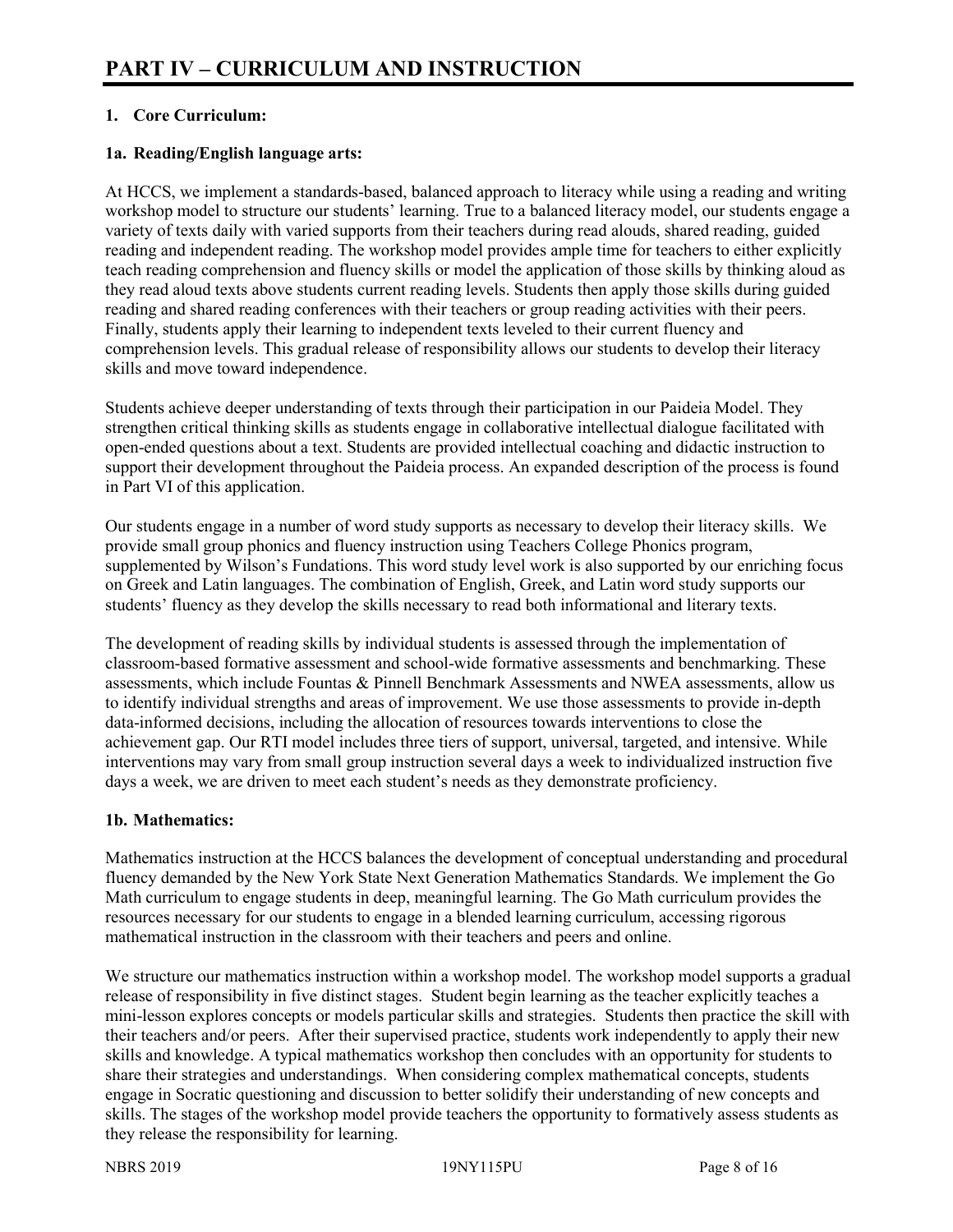Mathematical fluency is a priority of all classrooms within HCCS. Early elementary students engage in number talks to support the development of their number sense. In late elementary and middle school, students participate in fluency drills to develop their number sense and mathematical reasoning. Our balanced approach to fluency and conceptual understanding develops each child's comprehensive understanding of mathematics.

At HCCS, we have a systematic and guaranteed response to identifying and responding to learning difficulties in mathematics. Students at HCCS are formatively assessed daily in the classroom and on school-wide interim assessments (NWEA) throughout the year. We respond to learning difficulties in two ways. First, we utilize a digital mathematics program (IXL) that specifically aligns lessons to close any achievement gaps in real-time. Secondly, we implement mathematics "centers" that allow our teachers to provide small group interventions for students to engage in focused practice.

#### **1c. Science:**

Science instruction at HCCS is designed for students to engage rigorous scientific content as well as the application of scientific skills. Supported by the New York City Science Scope and Sequence, the core of our program fosters our students' ability to actively explore and investigate scientific ideas, concepts, and "natural phenomena".

On a procedural level, our students regularly engage with the scientific method to support authentic inquiry. Students engage the scientific method by questioning, observing, classifying, inferencing, predicting, and collecting and interpreting data. We balance the learning of content with skills employed by scientists in field. The results are well-rounded students that understand scientific concepts and can apply scientific skills.

Each unit of study is guided by essential questions that engage students in scientific thinking. The essential questions support inquiry and hands on investigations drive student learning.

Teachers assess both formative and summative student learning. Pre-assessments are given to evaluate students' preparedness for content. Learning experiences in a unit prepare students for mastery of specific Performance Expectations. Unit projects and unit performance tasks give students opportunities to demonstrate their understanding of the Performance Expectations. Rubrics are used for evaluating student work. Quizzes or an exit ticket provide a quick assessment of each lesson objective. A unit test provides an in depth assessment of the Performance Expectations aligned to each unit.

Students are given the opportunity to explore their own scientific inquiry in physical, life, and earth/space sciences in their daily instruction and an annual science fair. Our students also participate in the NYC Science Olympiad. In addition, HCCS is beginning to explore and implement a project based learning curriculum in STEM. Students' classroom work is also supported with field trips and outside partner organizations such as Urban Advantage and The Brooklyn Botanic Garden.

#### **1d. Social studies/history/civic learning and engagement**

The HCCS social studies program is designed so that students make sense of the world we live in, connecting big ideas to their own lives so they have the capacity to become active members of our local and global community. While we teach important historical content, we stress the importance of thinking like a historian. Our students are expected to raise questions, think critically, consider many perspectives, and gather evidence in support of their interpretations. These real world skills help prepare our students to be participating citizens in our democracy.

NBRS 2019 Page 9 of 16 HCCS's social studies program is supported by the New York City Department of Education's Passport to Social Studies and all instruction is aligned to the New York State K-8 Social Studies Framework. Considerable collaborative effort is given to implement this curriculum in a manner that demands students gather and interpret evidence, apply reasoning and causation analysis, reason geographically, and build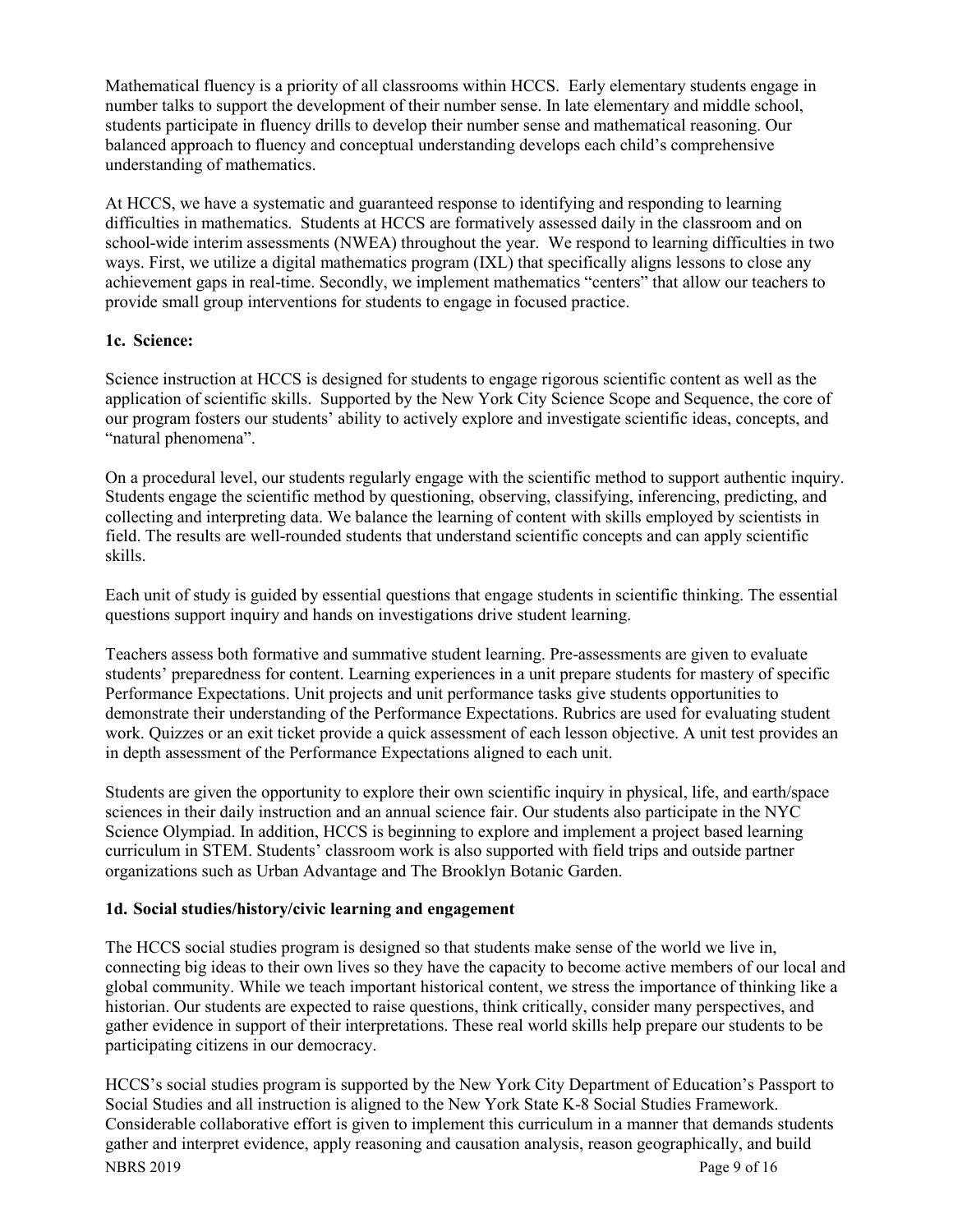comprehensive understandings of the role economics and civic participation play in the global community. Each unit of study is driven by an essential question that leads students to enduring historical understandings.

Critical to historical practice, writing is heavily emphasized in our social studies program. Social studies and English language arts teachers meet regularly to share practice to support writing in a historical context. Students engage in the writing process with the use of rubrics and checklists that were created to support their historical writing.

Each unit of study is guided by essential questions that engage students in historical thinking. Additionally, focus questions support the crafting of specific lesson plans for each unit of study. The focus questions are aligned with the unit goals and objectives. Teachers adapt and customize lessons to meet individual student needs. Documents, trade books and primary sources support rigorous instruction and student inquiry. Writing is a daily practice in Social Studies and the same content area rubrics and checklists used in ELA are used by teachers and students in Social Studies. Performance tasks, formative assessments and seminars are used to assess students.

Social Studies in our early elementary grades focus on building an awareness of self in their neighborhood, borough, city, country, and world. Students in late elementary school and middle school begin to analyze and explain multiple perspectives of complex issues across different time periods, geographic regions, and cultures. Activities and lessons are designed to nurture inquiry and critical thinking as students investigate enduring themes of people and events that have shaped our world.

# **1e. For secondary schools:**

# **1f. For schools that offer preschool for three- and four-year old students:**

Our Pre-K curriculum is learner-centered and play-oriented, advancing learning and development in all areas of the Prekindergarten Foundation for the Common Core (PKFCC). It's driven by; phonological awareness activities, supports for emergent reading and writing, strong math experiences emphasizing the development of children's mathematical thinking and reasoning abilities, play-based contextual experiences, a rich oral language environment, social emotional learning tools promoting self-regulation, ongoing assessment and family involvement.

Alignment is supported in many ways. Curriculum is designed so that each year's content builds on the previous years'. PLC's occur in horizontal and vertical team meetings, ensuring instructional practices are aligned across grades. Inter-visitations between Pre-K and Kindergarten teachers allow teachers to become familiar with instructional practices and expectations in the respective classrooms. A Pre-K –Grade 5 instructional coach ensures curricula and instruction are aligned between earlier and later grades.

Primary grade teachers have reported increased academic and social skills among children who attend Pre-K. Most students use advanced vocabulary, have strong language skills and reach benchmark reading levels by the end of First grade.

# **2. Other Curriculum Areas:**

Art instruction engages all students in various and broad forms of art and art periods throughout history. Students complete projects that reflect historical artists and their impacts on diverse cultures, history, religion, and philosophy. The visual arts program is cross-curricula, supporting our students' studies of science, social studies, and Greece. Inspired by the work of Henry Matisse, Alexander Calder, and Nellie-Mae Rowe, art instruction at HCCS allows students to express themselves, their feelings, and their perspectives on societal issues, such as bullying.

NBRS 2019 Page 10 of 16 Music instruction at HCCS introduces and allows students to explore elements of rhythm, melody, and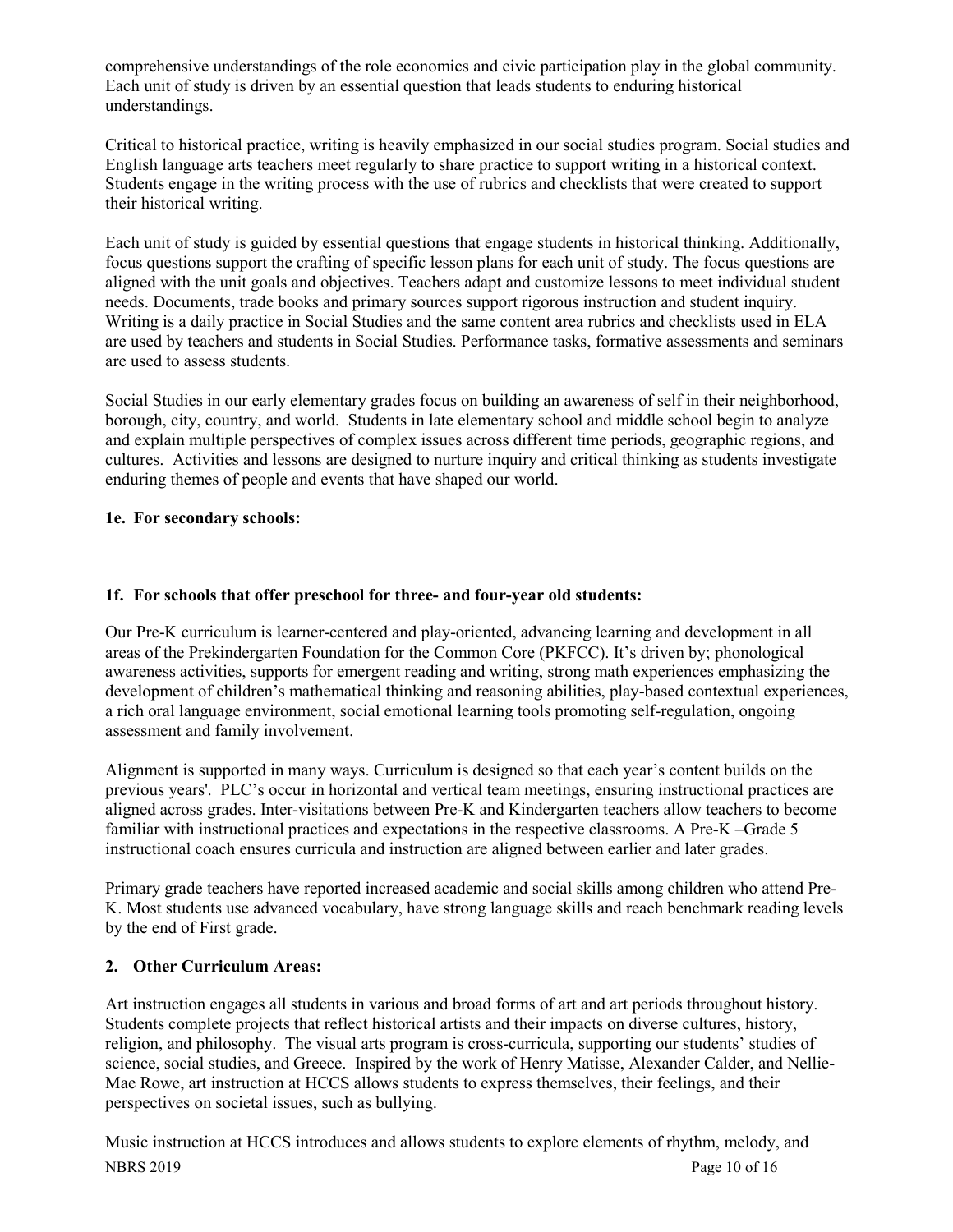harmony. Students learn how to read music, identify different types of music, and understand the variety of musical settings such as theater, opera, ballet, marching bands, and orchestras. Music instruction includes musical instruments, elements, and genres. Classroom instruction is supported by regular field trips to observe professional musicians, including trips to Carnegie Hall twice per year.

Physical instruction at HCCS provides the activity and education necessary for students to maintain a healthy body and life and enhance each child's psychological well-being. Our program strikes a balance between competitive and cooperative games, developing our students' skills of cooperation, collaboration, fairness, empathy, sportsmanship, and respect. Students work constructively with others to accomplish group or team activities. Students enhance their understanding of physical activity, sports and games as a way to comprehend cooperative and competitive behaviors and develop leadership skills that allow students to self-assess their strengths and needs while creating goals and plans for improvement.

Technology is incorporated and embedded across all content areas. Beginning in Kindergarten, students are taught to use technology effectively to enhance their studies throughout the early elementary grades. In late elementary and middle school grades, students use technology to enhance learning, conduct research, receive instruction, and practice skills and concepts. Students, as early as Kindergarten and continuing in all grades, participate in a coding class that allows them to dive deeper into computer science and building technological competencies.

Greek instruction, in early elementary school grades and progressing in complexity in late elementary and middle grades, focuses on the acquisition of essential phonological and phonemic awareness skills necessary for mastery of the Greek language. Students engage in echo reading, choral reading, and fill in the gap reading of Greek literature. Students build their Greek vocabulary, alphabet recognition and phrases. Students then continue to decode, read, write, and have dialogue in Greek on their level of competency to ensure student engagement and fluency with the language.

Language acquisition supports further study of Greek culture, including literature, history, art, music, and folk dance. Students study the historical and cultural experiences of the Greek nation through the ages. Students regularly research Greek life from a historical perspective and apply their learning through rich application, including school plays, and classroom performances. Our focus on Greek language and culture seamlessly supports our classic educational model.

# **3. Special Populations:**

At HCCS, we foster an inclusive learning environment to address the needs of students with a variety of backgrounds, learning styles, and abilities. HCCS considers each student's academic program individually, in consultation with families, so that our overall educational program is tailored to meet the needs of every student, prioritizing students with disabilities and English learners. Our students have access to exceptional learning opportunities in a least restrictive environment. This least restrictive environment fosters student learning as students with disabilities and English learners study the general curriculum with the supplemental accommodations necessary for success.

We use a variety of data streams to ensure that all of our students, including students with disabilities and English Learners, learn within a system that assesses learning needs, identifies learning gaps, provides immediate support to close those gaps, and provides the necessary accommodations and supports for students to thrive. These data streams include state assessments, interim assessments, and ongoing formative assessments in the classroom. Identifying at-risk students allows us to place students within our RTI process and implement effective interventions quickly and effectively, with little time lapsing between the identification of a gap and the implementation of a corresponding, research-based intervention.

NBRS 2019 Page 11 of 16 Our RTI program reflects what we know concerning best practice in educational research. We implement tiered interventions that vary in frequency and intensity, but always address the specific need of learners. Students may qualify for three different tiers of intervention, from Universal to Targeted to Intensive. Students who demonstrate significant barriers to learning may receive three to five days worth of intervention service per week. Staff members at HCCS dedicate the time, personnel, resources, and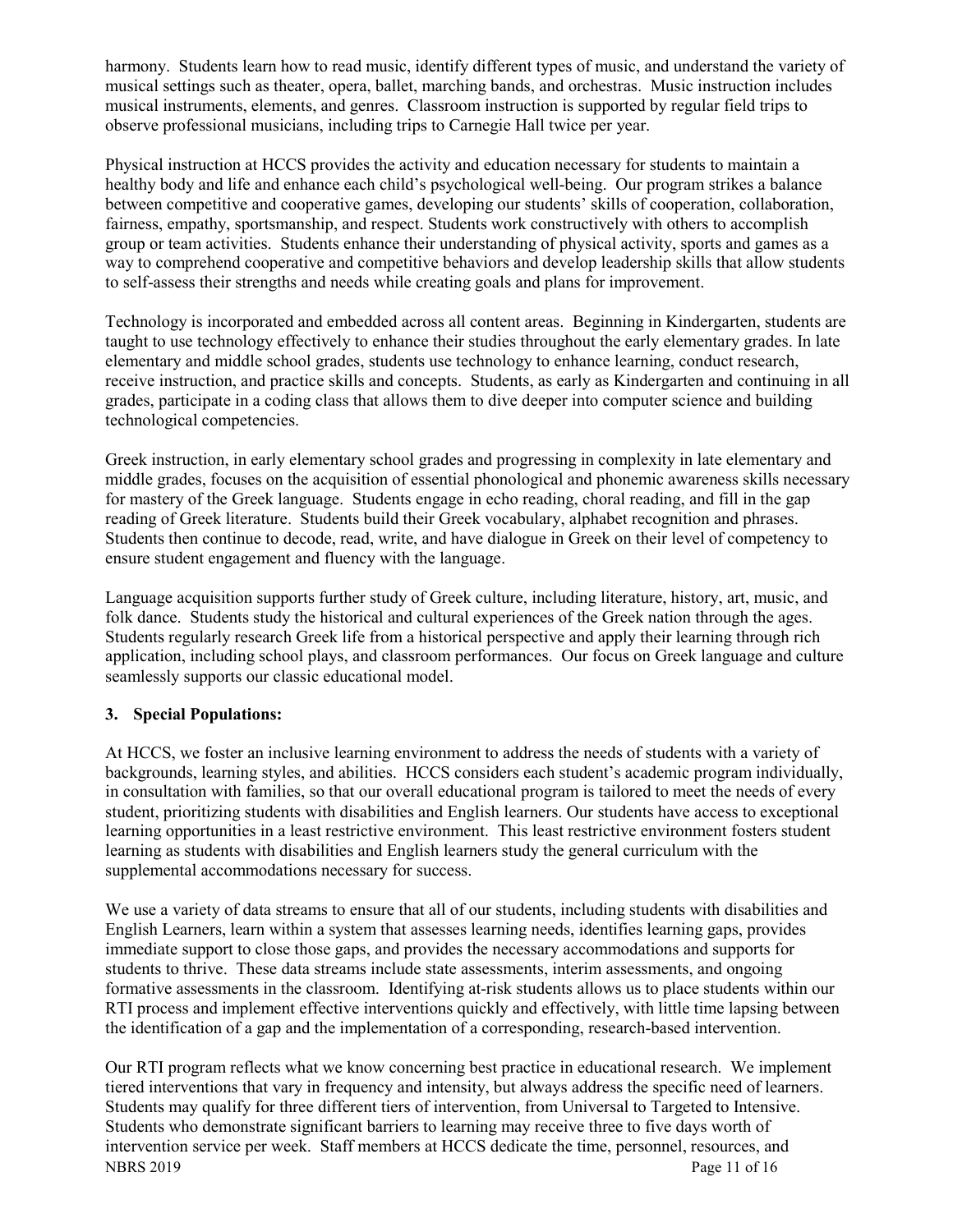curriculum materials necessary to meet the individual needs of all students.

HCCS's program for English learners utilized an English as a Second Language (ESL) model in which all content area instruction is delivered in English. That said, we recognize that our English learners are on a continuum of English proficiency and students are provided "push-in" supports based on their current language needs. These "push-in" services foster learning by modifying content to support each child's language needs. The staff at HCCS recognize and use student's native language skills an an asset for acquiring new content, gradually decreasing supports and students develop English proficiency. Content modification and additional resources for English learners are provided to every student until she/he demonstrates full English proficiency.

Collaboration between special education teachers, academic intervention specialists, and general education teachers are a priority at HCCS. Student learning is a shared responsibility for all who serve our children. Special education teachers and academic intervention teachers meet regularly with general education teachers to develop goals and academic plans for at-risk students, providing the accommodations and modifications necessary for all children to access the general curriculum. Special education and academic intervention teachers utilize these planning opportunities as they work with students in advance of units of study to ensure they have the prerequisite knowledge and skills needed for success in their upcoming studies.

Another strategy targeting our early childhood population is to identify at-risk students in grades Kindergarten and First and provide them with explicit and direct reading instruction through the Reading Rescue program. This research based program supports our belief that it is critical for students to read on benchmark by the end of First grade. Our data shows that Reading Rescue has been successful and effective in reaching our goal.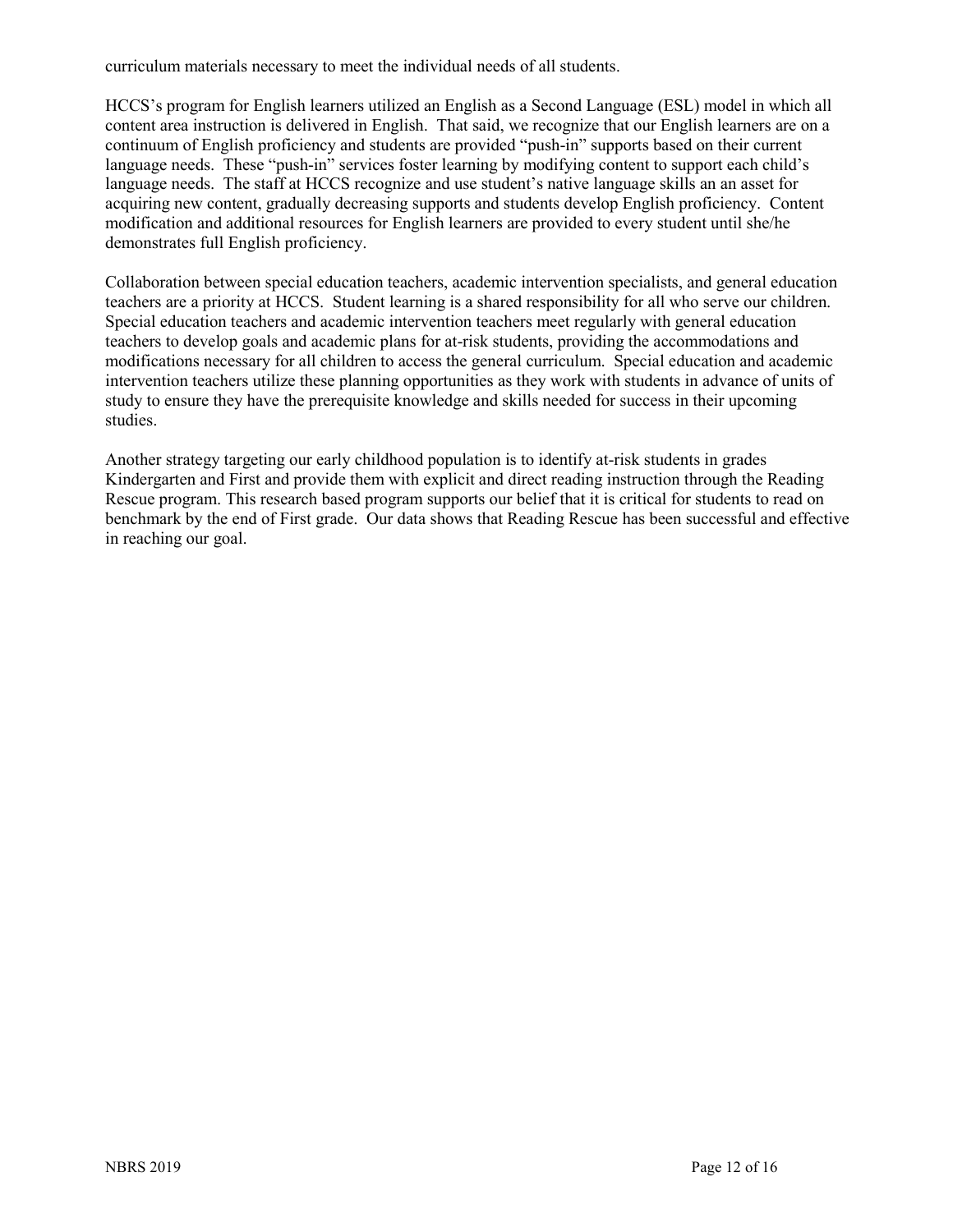# **1. School Climate/Culture:**

Hellenic Classical Charter School implements a School-Wide Positive Behavioral Interventions and Supports approach to building a positive school environment for students, families, and staff. Aligned to the federal Every Student Succeeds Act, HCCS supports students in a proactive and supportive manner that far exceeds traditional and often ineffective disciplinary approaches of the past.

At the core of our program are our values. HCCS students, families, and staff emphasize the importance of responsibility for learning, doing one's best, being respectful to self and others, and honesty. Each of these values prepare us to model good citizenship. Knowledge, wisdom, and truth are critical elements to our academic studies that prepare each of us to make the world a better place.

Staff and students at HCCS utilize several modes for celebrating positive behavior and explicitly highlighting positive values. Students participate in monthly assemblies that recognize students and staff members for modeling values within our community. Students are also eligible to earn Student of the Month awards, which carry the prestige of having one's photograph and description displayed prominently at the school's entrance. Finally, newsletters go home specifically highlighting the positive contributions that both students and staff make to our supportive environment.

When students exhibit difficulty living our values, we provide tiered and appropriate interventions to help resolve problems and build skills for future interactions. Like our academic program, students receive proactive interventions that differ in frequency, intensity, and duration. Interventions are driven by each child's need to build skills or solve problems that are impeding their ability to live our core values.

Professional Development is a priority in our school as everyone is a learner. Teachers are included in choosing areas they would like support in through surveys. Teachers are also encouraged to seek out specific PD respective to their needs. Staff turnkey their new learning to their peers at grade band meetings, grade team meetings or faculty meetings. Time is embedded in the schedule for these meetings and for grade teams to meet consistently. During Intervisitation Week teachers are in others classrooms providing the host teacher with feedback on a specific focus area chosen by the host teacher. Our teachers also participate in Peer Reviews in which they reflect and give feedback on specific lessons within a unit of study. The non-evaluative nature of these practices builds trust among staff and supports teachers' growth in their instructional practice and their professionalism.

Teachers also have the support of a Math and Literacy coach. Grade teams meet with the coaches weekly to plan respective units, look at data and plan next steps for groups of students.

The results of our School-Wide Positive Behavioral Interventions and Supports approach have been overwhelmingly positive. The New York City Department of Education rates the school's supportive environment as Excellent. This rating serves as evidence that our students feel safe physically and intellectually, are challenged to grow, and are fully supported to meet high expectations.

# **2. Engaging Families and Community:**

Effective communication with our families and community is critical to our students' growth and achievement. HCCS provides many pathways for families and community members to engage with the school, including both in-person activities and constant streams of communication. Leading our communication effort with the community is our Family Coordinator. Our Family Coordinator is a fulltime employee who organizes events and ensures a constant flow of communication to families and community members.

Families served by HCCS regularly receive critical information regarding our students' achievements and challenges. Families receive monthly newsletters and are invited to parent-teacher meetings and open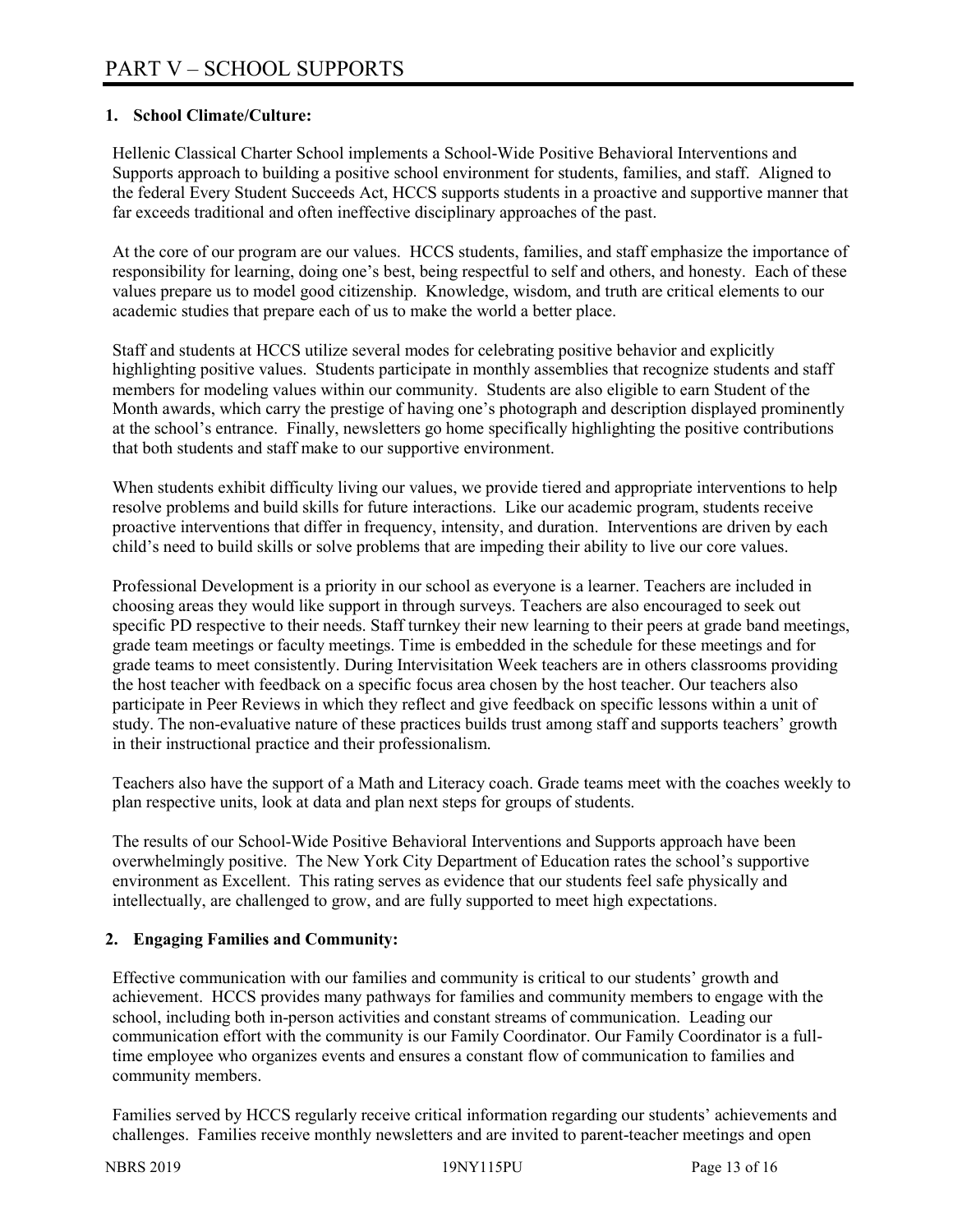houses throughout the school year. We have also established digital systems that allow families to communicate with staff twenty-four hours a day, seven days a week. We have a robust Parent-Teacher Association (PTA). All major considerations and decisions, including those in which the Board of Trustees is responsible, is communicated and discussed at monthly PTA meetings.

One of the most important elements at HCCS is that we engage all families and students, including those who speak limited or developing English. All key documents from the school are translated in the native language of our families to ensure accurate and timely communication. The school also provides bilingual speakers who provide translation services for families during meetings and events at the school.

HCCS understands that schools are as strong as the trust they build between students, families, staff, and community members. We make every effort to build trust through open and honest communication, providing continuous and reliable support, sharing a vision for success, and demonstrating that we are responsible for the success of all students. The PTA supports valuable events such as our chess program and book fairs.

Our efforts have been recognized by the New York City Department of Education as they rate us Excellent in building Strong Family-Community Ties. We are recognized for forming effective partnerships with families and outside organizations to support our students growth. Far above city averages, 95% of families report receiving regular communication about their child's academic performance and development on anonymous city-wide surveys. These ties provide invaluable support for our students' growth and achievement.

#### **3. Professional Development:**

The professional development plan at HCCS is driven by student performance data on interim and state assessments and previous teacher evaluation data. School leaders and teachers work together to develop HCCS Professional Development Plans that address the instructional goals of the school, grade-level teams, content-area teams, and individual teachers. Teachers receive professional development during a pre-opening intensive workshop period of seven days prior to the opening of school each year and throughout the year as part of their job-embedded development.

Each year, the pre-opening intensive professional development period includes seven days worth of learning focused on curriculum development, data-driven instruction, technology, and effective pedagogy for supporting students with disabilities and English learners. Each of these broad topics help bridge the gap between theory and practice within the school. Teachers participate in developing the educational program, including the development of curriculum maps and a plan for providing accommodations and modifications for students with disabilities and English learners. Considerable time is dedicated to learning and practicing pedagogical moves that are needed to meet the need of all learners.

Job-embedded professional development continues throughout the year to support teacher growth and capacity. After observing teachers practice, teachers and school leaders agree on high-leverage professional development needs. The school then provides an initial workshop to model a particular pedagogical skill and provide context for its implementation. The staff then practice implementing the skill, first with each other and then within the classroom. As they implement, coaches are provided to gather data and provide feedback to each teacher. The group of teachers implementing the skill then debrief the process with one another, share their learnings, and develop plans for future growth. The combination of our pre-opening intensive professional development and ongoing professional development provide the structures necessary to support student growth.

NBRS 2019 Page 14 of 16 Critical to our system of professional development is our system for developing and implementing a professional learning community(PLC) model to support teacher growth. PLCs are the vehicle or system we use to clarify our learning intentions, analyze student performance on assessments, and build action plans when student learning outcomes do not meet expectations. Within PLCs, our teachers conduct peer reviews of unit plans as well as look at student work to ensure they have met rigorous outcomes. If student work does not represent the level of rigor required, our teams share best practices from other classrooms to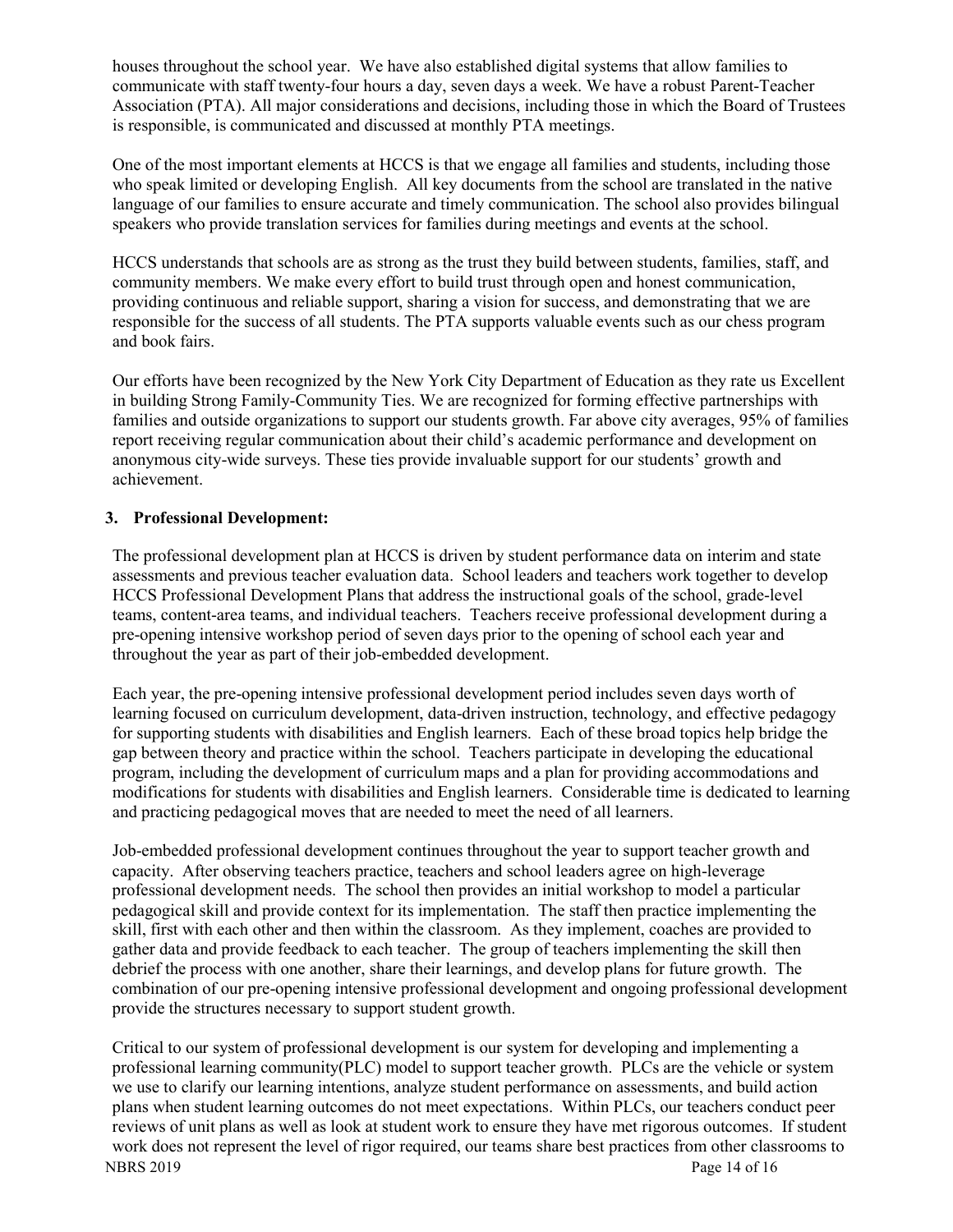support the growth of the supporting teacher so that she/he can implement effective interventions that better support student learning.

# **4. School Leadership:**

The Board of Trustees governs Hellenic Classical Charter School, overseeing the academic, cultural, operational, and fiscal health of the organization. The Board of Trustees partners with and holds the principal accountable for implementing a strategic plan that ensures each department of the school operates effectively to support student growth. The Board of Trustees receives monthly reports on the progress and achievement levels of students based on assessment data disaggregated by grade, ethnicity, poverty-level, and special education.

The principal's primary responsibility is the development and implementation of a strong curriculum program, including educational programming, instruction, student enrollment, parent relations, hiring and evaluating teacher, professional development, and data-driven instruction. The principal provides supports to all instructional staff, including the Dean of Academics, instructional coaches, teachers, and teacher assistants.

The principal is supported by the assistant principal in the development of a strong and rigorous instructional program. The assistant principal supports and leads the guidance counselors and the dean of discipline, as well as providing support for the instructional staff. The principal and assistant principal partner to provide a clear vision for the instructional program at HCCS.

HCCS's Director of Operations and Finance completes the senior leadership team at the school. The Director of Operations leads a team that acquires and distributes all resources needed to support the instructional vision of the school. The Director of Operations leads the operations manager, school aides, administrative assistants, nurse, custodians, security and food service staff.

HCCS employs a small, effective leadership team that empowers staff to meet the needs of children throughout the building. Together, the principal, director of operations, and assistant principal collaboratively establish an instructional vision and distribute leadership to realize their vision. The school's leadership team was rated Excellent by the New York Department of Education, providing data that shows the school has a clear vision and that curriculum, instruction, and learning materials are well coordinated vertically throughout the school.